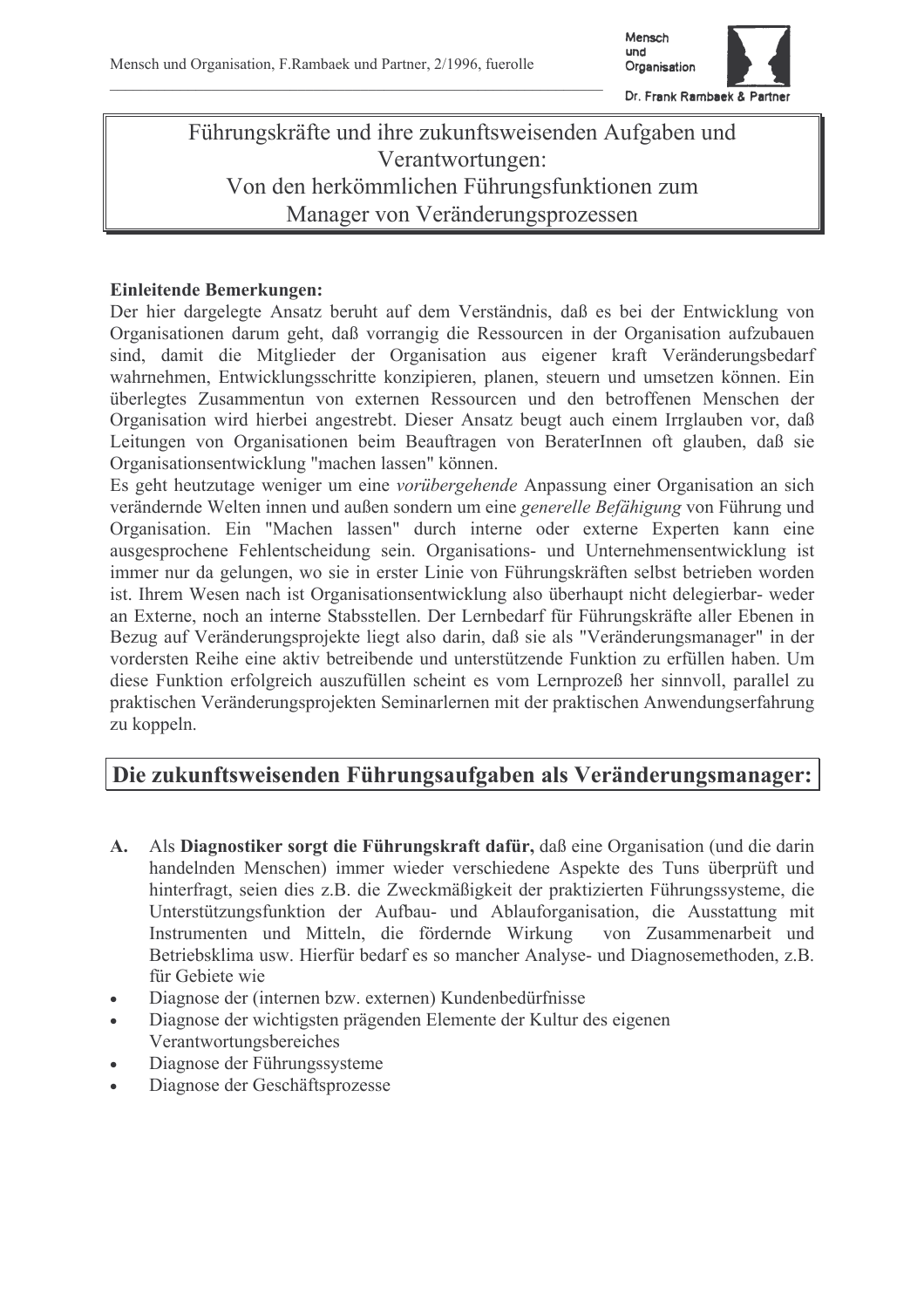

B. Als Konzeptentwickler sind Zukunftskonzeptionen für Märkte, Produkte, Strukturen, Abläufe usw. zu erarbeiten. Externe können hier viel aus ihrer überbetrieblichen Erfahrung einbringen, aber entscheidend ist, daß die Führungskräfte und ihre MitarbeiterInnen aktiviert und befähigt werden, selbst die Verantwortung für das Entwerfen von Problemlösungen und Zukunftsvisionen zu ergreifen. Immer wieder scheitern Veränderungsvorhaben, weil Externe ihre Lösungen als Fremdkörper in die Organisation einschieben und die Führungskräfte nur zu Ausführungsorganen der Beraterideen gemacht werden. Das Ziel vieler Beratungsansätze, vor allem (einseitig) strukturorientierte besteht nicht darin, eine Organisation zu befähigen, den Veränderungsprozeß selbst zu managen. Die Erfahrungen verdichten sich, daß Expertendiagnosen und Expertenentwürfe über den Kopf der Beteiligten hinweg zu keiner dauerhaften Verbesserung führen.

C. Als Konfliktmanager sind Führungskräfte immer wieder gefordert. Besonders wenn Veränderungen tiefere Wirkung haben sollen, greifen sie in gewachsene Beziehungen ein und erzeugen Unsicherheit und Spannung. Bisher verborgene Konflikte kommen ans Tageslicht. Führungskräfte brauchen ein ausreichendes Maß an Konfliktfähigkeit: Sie müssen die Anzeichen von Spannungen rechtzeitig erkennen und einfachere Konflikte direkt aufgreifen und bearbeiten können. Das bedeutet auch, daß Führungskräfte nicht die "hohe Kunst der Konfliktlösung" beherrschen müssen, die für völlig verfahrene Konflikte auf hohem Eskalationsniveau erforderlich ist. Aber sie brauchen die Wahrnehmungsfähigkeit für Klima/Spannungen und eine gewisse Unterscheidungsfähigkeit "Ist es hier angemessen, die Konflikte zu bearbeiten- oder bin ich zu sehr in die Interessen verstrickt, daß ich besser neutrale Personen hinzuziehe?"

D. Trainer und Coach zu sein als Führungskraft bedeutet bei Veränderungsprozessen, den Erwerb neuen Wissens und Könnens zu unterstützen. Zusätzlich zur Arbeit professioneller Trainer ist es sehr wirkungsvoll, wenn Führungskräfte ihren MitarbeiterInnen neue Führungstechniken vermitteln, die später zum Alltag des Führungshandeln gehören müssen. So können z.B. Methoden der Zielvereinbarung oder des Mitarbeitergespräches von der eigenen Chefin oder vom eigenen Abteilungs- Bereichsleiter an den konkreten Gegebenheiten des eigenen Bereiches trainiert und geübt werden.

Darüber hinaus kommt es immer wieder zu Lernsituationen durch Pilotprojekte, auch in dem Sinne "wir lernen immer dann, wenn wir anderen Menschen etwas beibringen sollen." Die Führungskraft kann Weiterbildungsbedarfe bei MitarbeiterInnen kennenlernen und hieraus Fort- bzw. Ausbildungsstrategien erarbeiten.

E. Als Informationsstratege geht die Führungskraft auf den hohen Bedarf an Informationen und Orientierung bei den Menschen ein, der durch Veränderungsprozesse ausgelöst wird. Wie geht die Führungskraft mit den Fragen um wie "Was hat man mit uns vor? Wie wird man dabei vorgehen? Wen von uns wird es mit welchen Maßnahmen treffen? Was führt man vielleicht noch im Schilde, ohne dies offen anzusprechen?"

Jedes Veränderungsvorhaben braucht ein überlegtes Informationskonzept, um z.B. der Gerüchtebildung vorzubeugen. Auch hier ist es eindeutig so, daß die Informationen zu allen Projekten und Ergebnissen der Veränderungen von den eigenen ChefInnen und Vorgesetzten kommen müssen, um Orientierung zu geben. Externe können hier methodische Hilfen geben oder bestimmte Gespräche moderieren- aber der Dialog muß unter den Beteiligten stattfinden.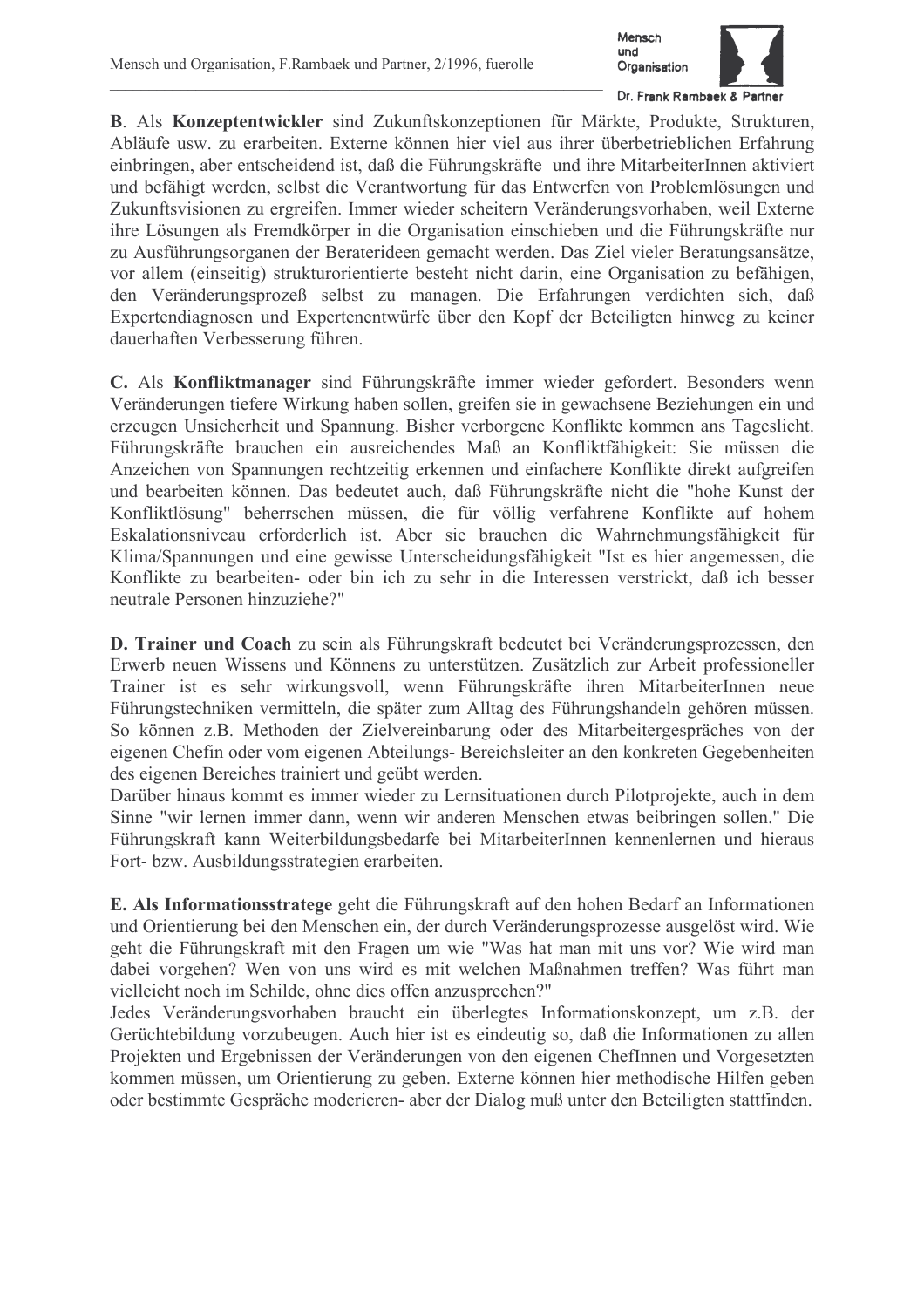

F. Als Promoter des Veränderungsprozesses gilt, daß jede Planung und Leitung im Management verankert sein muß. Ein langfristig tragfähiges Beratungskonzept sieht vor, daß die Verantwortung für Planung, Lenkung und Kontrolle des Entwicklungsprozesses immer in den Händen des Managements bleibt. Dabei kann auch die Projektsteuerung als Lernsituation genutzt werden, falls diese Fähigkeiten noch nicht Bestandteil der Organisation sind. Ausnahmen hierzu kann es in akuten Krisenberatungen unter höchstem Zeitdruck geben, wo Externen einmal mehr Gewicht bei Entscheidungen eingeräumt wird und auch da nur nach sorgfältiger Kompetenzabgrenzung zwischen Beratung und Management. Wenn es darum geht, ein gemeinsam erarbeitetes Konzept (z.B. Organisations- und Leitungsstruktur) einem Vorstand oder einer Mitarbeiterversammlung vorzustellen, so muß von vornherein klar sein, daß dies zur Leitungsaufgabe gehört. Die symbolische Bedeutung ist nicht zu unterschätzen.

G. Als Pionier der Umsetzung zeigen die Führungskräfte, daß sie Neuerungen selber in die Tat umsetzen. Dies Handeln wirkt wie ein Signal für MitarbeiterInnen i.d.S.: "Seht mal, unsere Vorgesetzten halten sich selber an die neuen Spielregeln! Sie praktizieren selber das, was sie von uns verlangen!" Diese Vorbildfunktion ist in ihrer Wirkung von großer Bedeutung. Wenn Reden und Handeln bei den Führungskräften nicht identisch sind, untergräbt das Management die Umsetzung der Veränderungen.

# "Nachlesende"Bemerkungen:

Die bisher in diesem Beitrag aufgeführten Führungsaufgaben konzentrieren sich auf einen speziellen Bereich im großen Themenbereich Führung, nämlich auf die Rolle als "Change Manager". Mit dem Mut zur Lücke weise ich ergänzend darauf hin:

- daß eine Anzahl von "*traditionellen*" Führungsfunktionen (z.B. sorgen für Visionen/Ziele, Planen, Durchführung, Kontrolle) als "selbstverständlich" vorausgesetzt sind bzw. auch kritisch infragegestellt sind (z.B. der Machbarkeits- und Kontrollmythos, Müller)
- daß Aussagen und Sichtweisen anderer Autoren mehr oder weniger deutlich enthalten sind. Beispielsweise seien erwähnt:
	- o Führung ist **Beziehungsdynamik** und kein persönliches Attribut.
	- o Die Bewohner einer Führungswelt sind gleichzeitig ihre Schöpfer. Effektive Führungsentwicklung setzt deshalb das Aufdecken der impliziten individuellen und kollektiven Annahmen über Führung voraus.
	- o Managing Diversity (Umgang mit Diversität bzw. Vielfalt, Mannigfaltigkeit, Pluralismus) ist ein neues Gestaltungsprinzip organisatorischer Kulturpolitik. Im Mittelpunkt steht die Integration ausgewählter Werte, Normen, Wissensbestände usw. von Subkulturen in die Organisationskultur. Das Wesen von Diversity beinhaltet, daß alle Menschen unabhängig von ihren Einstellungen, Normen, Sprachen, Verfahrensweisen usw. gleichwertig, aber nicht gleichartig behandelt werden. Dabei wird nicht

die Bedürfnisse jedes einzelnen Organisationsmitgliedes eingegangen, sondern  $\int$ auf auf die Eigenheiten von sozialen Subsystemen (z.B. Frauen, ethnisch andersartige, alte junge Menschen usw.). Deren Hauptwerte sollen-sofern sie dem und

Organisationsgeschehen helfen- zu einem integrierten Bestandteil einer flexiblen werden und dadurch das Verhaltensrepertoire des ganzen sozialen Systems Kultur vergrößern.

o Die neue Sichtweise von Führung in Lernenden Organisationen sieht sie als Gestalter und Lehrende. Sie sind verantwortlich für das Bauen von Organisationen, wo Menschen kontinuierlich ihre Fähigkeiten erweitern können, um komplexe Zusammenhänge zu verstehen und vieles mehr. Das heißt, sie sind für Lernen